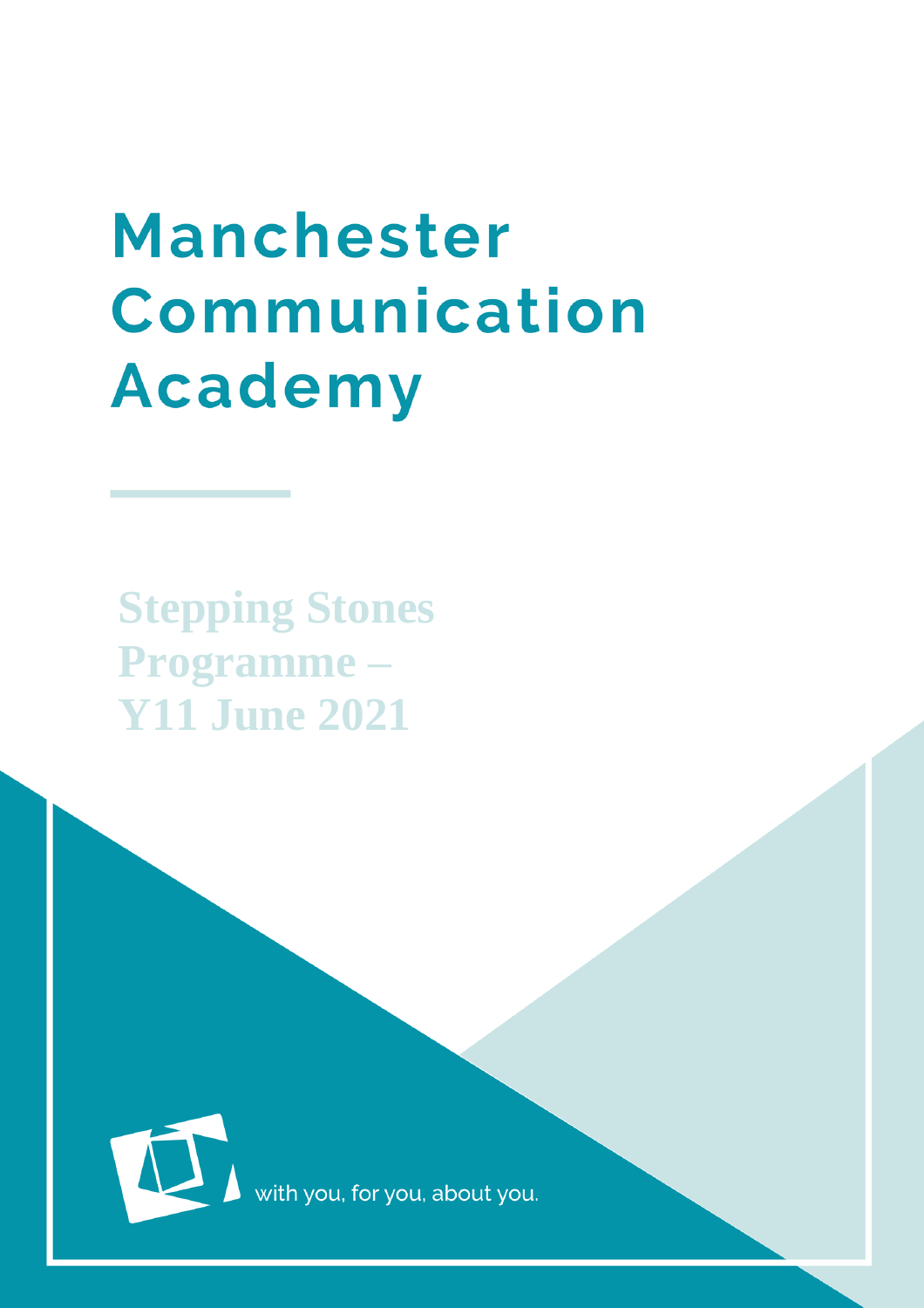#### **Introduction**

After a turbulent year, compounded by the national uncertainty regarding exams, we are more determined than ever to ensure our Year 11s make a smooth transition to Year 12. That's why we have created 'MCA Stepping Stones'!

This programme of study aims to ensure that whatever your destination next year, you will have a diet of remote, and in some cases face to face learning to support you. Are you planning to study A-Level Chemistry next year? Are you hoping to become an Engineer? Or are you going to work with young people? **Whatever you are planning we will have sessions to support you.**

Some of these will be provided by MCA staff who will run on-line lessons to introduce to study in further education. We have also worked closely with staff from the institutions we send our students to ensuring our material 'joins up' neatly to next year's courses. But 'Stepping Stones' is not all about preparation for qualifications. We are also going to invite outside providers to host workshops on the other vital skills for life as a successful citizen: emotional and mental resilience, employability and more!

#### **Leavers Events and Rewards**

Depending on any changes to government guidance and the current roadmap, we are planning a MCA CLASS OF 2021 'Leavers Event' at the end of June/early July. This will event will take place in an evening at MCA and include a BBQ and live entertainment! In order to secure your place on the guest list for this event, you must participate in the activities from the 'Stepping Stones' timetable included in this document

In addition to securing your place at the 'Leavers Event' we will be drawing THREE lucky Year 11 names out of the hat each week who has engaged in Stepping Stones activities and they will receive a mystery prize, which include Vouchers, Kindles and more!

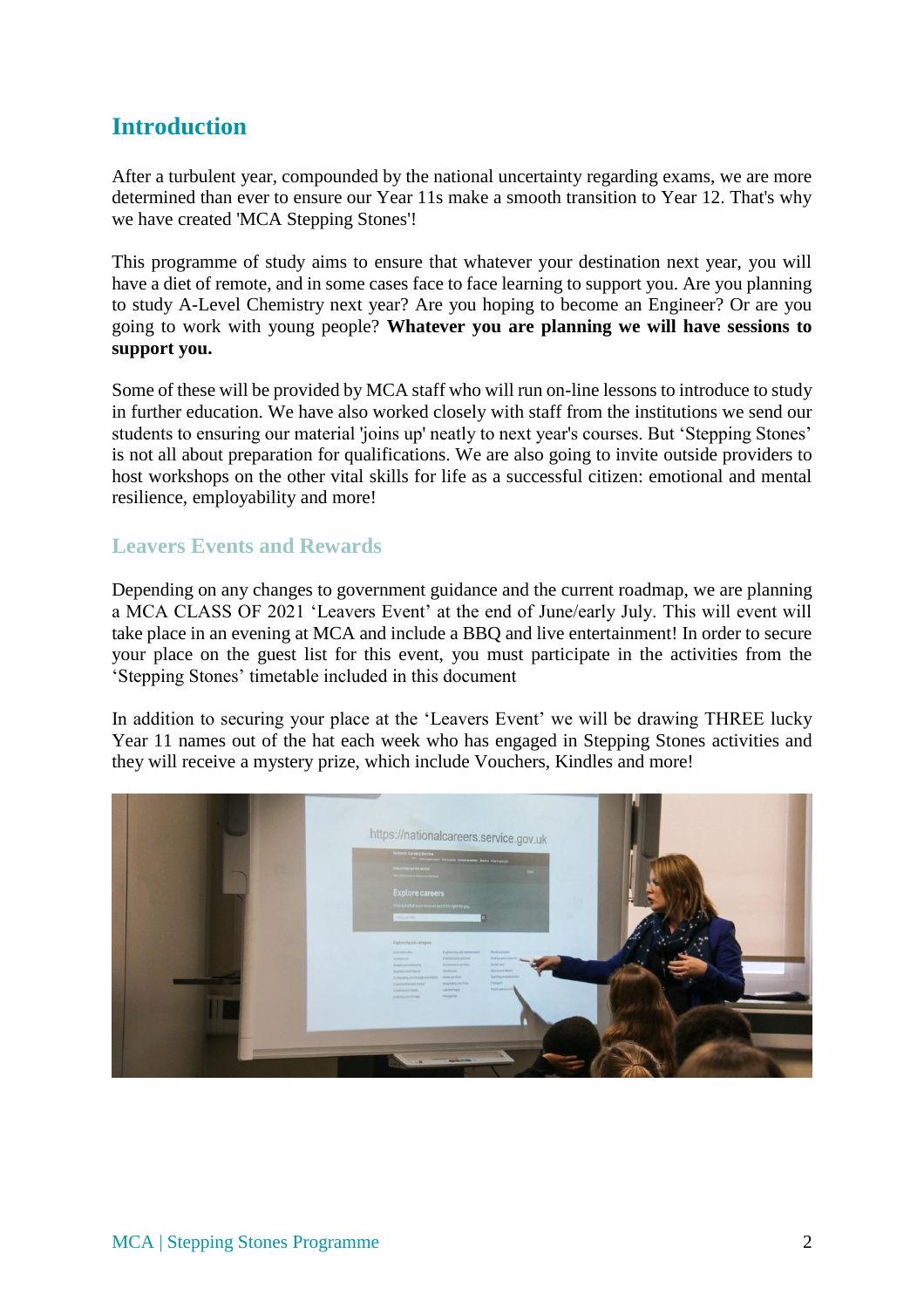# **Week 1 - Theme of the week – Transition to further education and career insights**

| $7-11$ June               | <b>Transition to FE</b>                                                                                                                                           | <b>Virtual Career Insight</b>                                                                                                                                               | <b>Virtual Work</b><br><b>Experience</b> |
|---------------------------|-------------------------------------------------------------------------------------------------------------------------------------------------------------------|-----------------------------------------------------------------------------------------------------------------------------------------------------------------------------|------------------------------------------|
|                           |                                                                                                                                                                   |                                                                                                                                                                             |                                          |
| Monday 7th                | Transition to FE workbook<br>(see email off Miss Whiting)                                                                                                         | <b>Explore careers</b><br>https://www.bbc.co.uk/bitesize/careers                                                                                                            |                                          |
| Tuesday 8 <sup>th</sup>   | Transition to FE workbook                                                                                                                                         | What does it take to make content go viral?<br>https://www.speakersforschools.org/experience-<br>2/                                                                         |                                          |
| Wednesday<br><b>gth</b>   | Transition to FE workbook                                                                                                                                         | 1. Insight into Construction with Bellway<br><b>Homes</b><br>2. British Army<br>3. Careers in the NHS<br>https://www.speakersforschools.org/experience-<br>2/               |                                          |
|                           |                                                                                                                                                                   | $14.30 - 15.30:$<br>Web and $UX - So$ what makes a good<br>website?<br>https://www.eventbrite.co.uk/e/soda-taster-<br>wednesday-workshops-tickets-<br>153453203663?ref=estw |                                          |
| Thursday 10 <sup>th</sup> | Transition to FE workbook<br>BE COLLEGE READY - GM Higher<br>(Mr Roberts will email chosen students)<br>Football with Factory Youth Zone 3.30-<br>5pm on 'Old 3G' | <b>Explore Careers</b><br>https://www.bbc.co.uk/bitesize/careers                                                                                                            |                                          |
| Friday 11 <sup>th</sup>   | <b>Transition to FE workbook</b><br>Email Mr Roberts with a summary of<br>activities you've engaged in to be<br>entered into the weekly prize draw                | <b>Explore careers</b><br>https://www.bbc.co.uk/bitesize/careers                                                                                                            |                                          |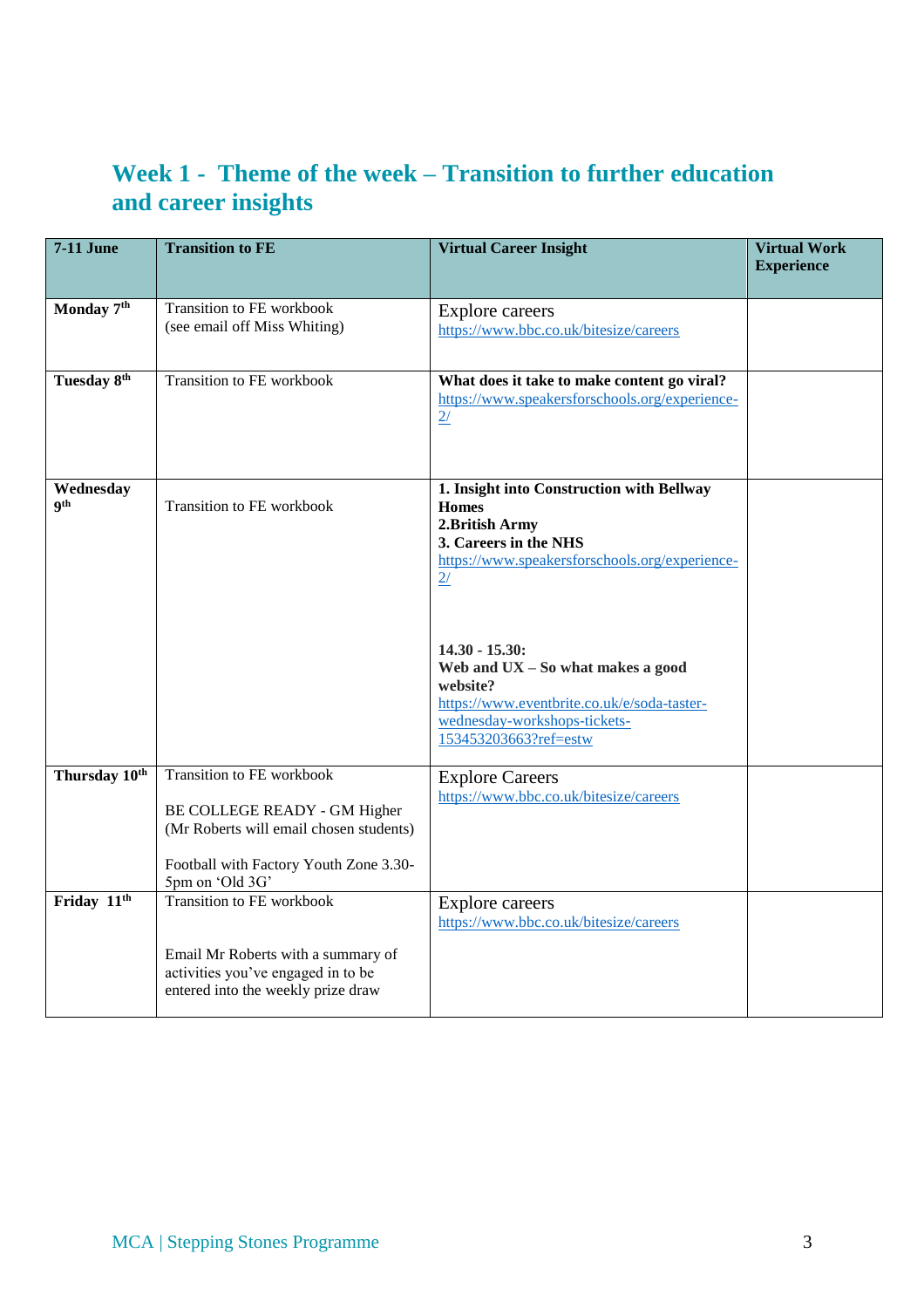# **Week 2 - Theme of the week – Course preparation and career insights**

| Monday 14TH<br>A-LEVEL<br><b>Careers in Recruitment</b><br>MASTERCALSSES<br><b>Branding and Digital Marketing</b><br>(Students will be<br><b>Placement with Changing Lives</b><br>https://www.speakersforschools.or<br>emailed google meet<br>https://www.speakersforschools.org/e<br>g/experience-2/<br>invites)<br>xperience-2/<br>9.15am<br><b>Careers in Health</b><br><b>Computer Science</b><br>https://www.healthcareers.nhs.uk/Fin<br>10.50am<br>dYourCareer<br><b>Biology</b><br>2.30pm<br>Sociology<br>Tuesday 15TH<br>9.15am<br><b>Looking After the Pounds: Discovering</b><br>the world of Finance<br><b>Careers in Recruitment</b><br>Psychology<br>https://www.speakersforschools.org/e<br>xperience-2/<br>10.50am<br>https://www.speakersforschools.or<br>English Language<br><b>Careers in Health</b><br>g/experience-2/<br>https://www.healthcareers.nhs.uk/Fin<br>2.30pm<br>dYourCareer<br>Chemistry<br>Wednesday 16TH<br>9.15am<br>Game Art - Worlds from your<br>imagination. | <b>Virtual Work Experience</b> |
|----------------------------------------------------------------------------------------------------------------------------------------------------------------------------------------------------------------------------------------------------------------------------------------------------------------------------------------------------------------------------------------------------------------------------------------------------------------------------------------------------------------------------------------------------------------------------------------------------------------------------------------------------------------------------------------------------------------------------------------------------------------------------------------------------------------------------------------------------------------------------------------------------------------------------------------------------------------------------------------------------|--------------------------------|
|                                                                                                                                                                                                                                                                                                                                                                                                                                                                                                                                                                                                                                                                                                                                                                                                                                                                                                                                                                                                    |                                |
|                                                                                                                                                                                                                                                                                                                                                                                                                                                                                                                                                                                                                                                                                                                                                                                                                                                                                                                                                                                                    |                                |
|                                                                                                                                                                                                                                                                                                                                                                                                                                                                                                                                                                                                                                                                                                                                                                                                                                                                                                                                                                                                    |                                |
|                                                                                                                                                                                                                                                                                                                                                                                                                                                                                                                                                                                                                                                                                                                                                                                                                                                                                                                                                                                                    |                                |
|                                                                                                                                                                                                                                                                                                                                                                                                                                                                                                                                                                                                                                                                                                                                                                                                                                                                                                                                                                                                    |                                |
|                                                                                                                                                                                                                                                                                                                                                                                                                                                                                                                                                                                                                                                                                                                                                                                                                                                                                                                                                                                                    |                                |
|                                                                                                                                                                                                                                                                                                                                                                                                                                                                                                                                                                                                                                                                                                                                                                                                                                                                                                                                                                                                    |                                |
|                                                                                                                                                                                                                                                                                                                                                                                                                                                                                                                                                                                                                                                                                                                                                                                                                                                                                                                                                                                                    |                                |
| Accountancy<br>https://www.eventbrite.co.uk/e/soda-<br><b>Careers in Recruitment</b><br>taster-wednesday-workshops-tickets-<br>10.50am                                                                                                                                                                                                                                                                                                                                                                                                                                                                                                                                                                                                                                                                                                                                                                                                                                                             |                                |
| 153453203663?ref=estw<br>Law & Criminology<br>https://www.speakersforschools.or<br><b>Careers in Health</b><br>g/experience-2/<br>12.00pm<br>https://www.healthcareers.nhs.uk/Fin<br><b>Business</b><br>dYourCareer                                                                                                                                                                                                                                                                                                                                                                                                                                                                                                                                                                                                                                                                                                                                                                                |                                |
| Thursday 17TH<br>9.15am<br><b>Careers in Health</b><br>https://www.healthcareers.nhs.uk/Fin<br><b>Careers in Recruitment</b><br>Maths<br>dYourCareer                                                                                                                                                                                                                                                                                                                                                                                                                                                                                                                                                                                                                                                                                                                                                                                                                                               |                                |
| Discover Digital Careers with LJMU<br>10.50am<br>and Industry Professionals VWEX 2<br><b>Careers in Teaching</b><br>Physics<br>https://icould.com/stories/tennille-m/<br>Days                                                                                                                                                                                                                                                                                                                                                                                                                                                                                                                                                                                                                                                                                                                                                                                                                      |                                |
| 2.15pm<br><b>Football with Factory Youth Zone</b><br>https://www.speakersforschools.or<br>English Literature<br>3.30-5pm on 'Old 3G'<br>g/experience-2/                                                                                                                                                                                                                                                                                                                                                                                                                                                                                                                                                                                                                                                                                                                                                                                                                                            |                                |
| Friday $18^{\overline{1}\overline{1}}$<br><b>Email Mr Roberts</b><br><b>Careers in Health</b><br><b>Careers in Recruitment</b><br>with a summary of<br>activities you've<br>Discover Digital Careers with LJMU<br>https://www.healthcareers.nhs.uk/Fin<br>engaged in to be<br>dYourCareer<br>and Industry Professionals VWEX 2<br>entered into the<br>Days<br>weekly prize draw<br>https://www.speakersforschools.or<br>g/experience-2/                                                                                                                                                                                                                                                                                                                                                                                                                                                                                                                                                            |                                |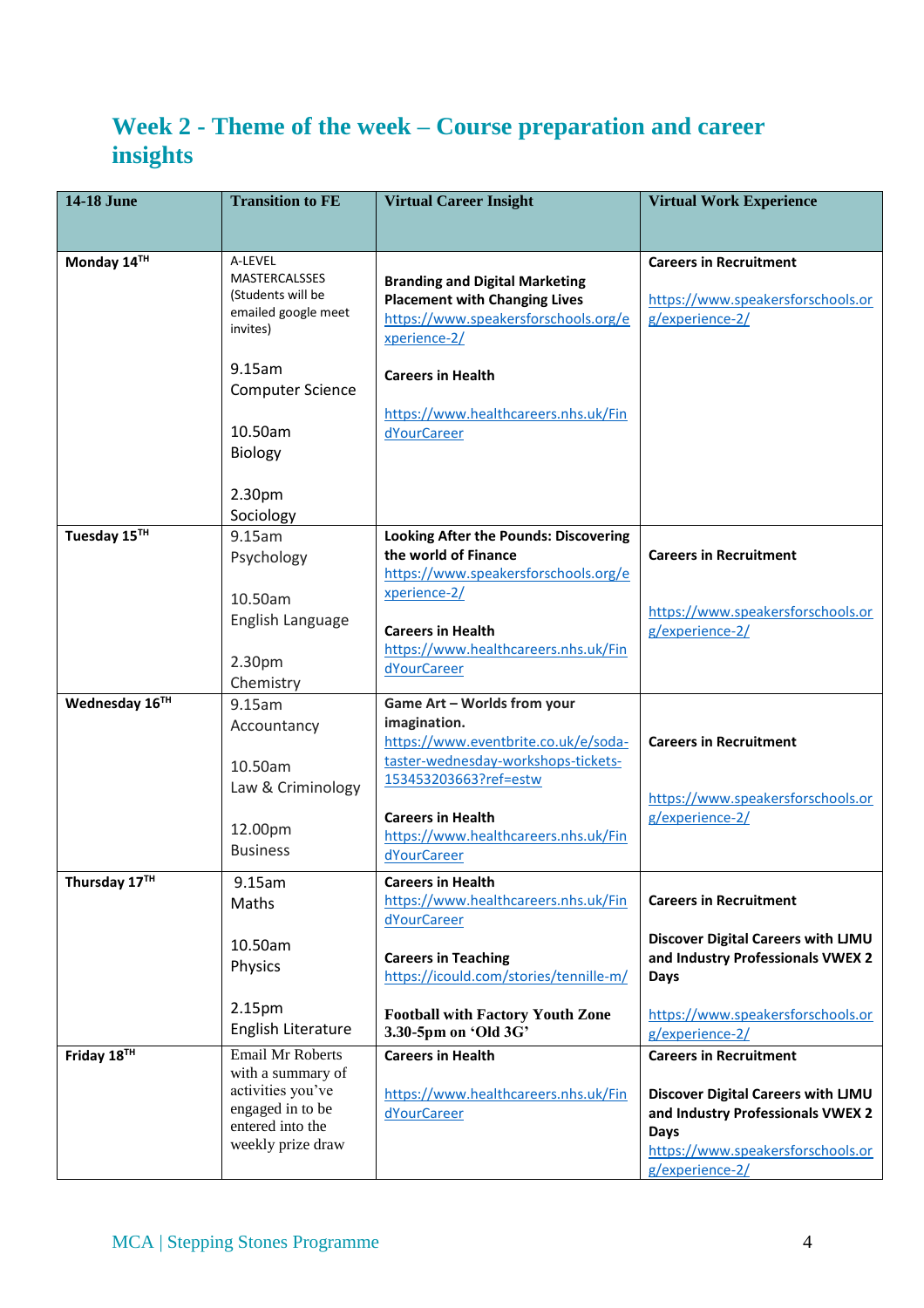

### **Week 3 - Theme of the week – College specific activities and career insights**

| $21 - 25$<br><b>June</b>           | <b>Transition to FE</b>                                                                                                                                                  | <b>Virtual Career Insight</b>                                                                                               |
|------------------------------------|--------------------------------------------------------------------------------------------------------------------------------------------------------------------------|-----------------------------------------------------------------------------------------------------------------------------|
| Monday 21ST                        | Loreto students: https://www.loreto.ac.uk/year-11-<br>preparatory-work-for-study-at-college/                                                                             |                                                                                                                             |
|                                    | Pendleton students: https://www.salfordcc.ac.uk/pre-<br>enrolment-tasks/                                                                                                 |                                                                                                                             |
|                                    | Other College information will be sent by email via<br><b>Miss Whiting</b>                                                                                               |                                                                                                                             |
| <b>Tuesday</b><br>22 <sup>ND</sup> | Loreto students: https://www.loreto.ac.uk/year-11-<br>preparatory-work-for-study-at-college/ Pendleton<br>students: https://www.salfordcc.ac.uk/pre-enrolment-<br>tasks/ | <b>1. CAREERS IN CREATIVE &amp; DIGITAL MEDIA</b><br>2. Closed: From Corporate to Criminal: Discovering<br>the world of Law |
|                                    | Other College information will be sent by email via<br><b>Miss Whiting</b>                                                                                               | 3. Virtual Insight with Virgin Money for Manchester<br>students<br>https://www.speakersforschools.org/experience-2/         |